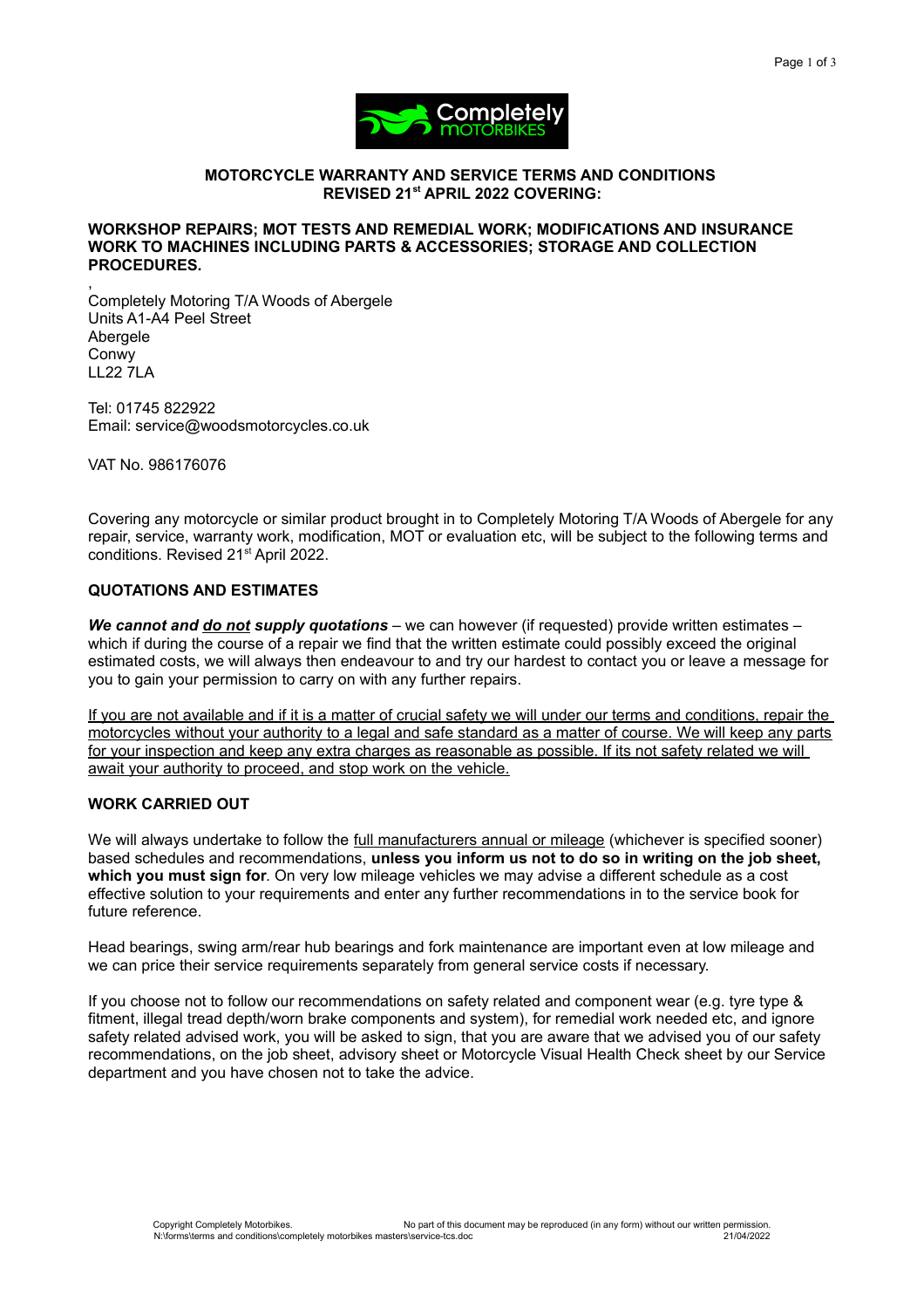

## **MOT SCHEME.**

Vehicles and components that fail the MOT test under the 'dangerous category' (which is stated clearly on the failure certificate) are prohibited to be driven away from the MOT test centre for repair. The vehicle may be repaired either on site or transported away for repair. It must not be used on the public highway.

# **RECALL WORK AND SERVICE BULLETINS**

It is the owner's responsibility to ensure that procedures required by the manufacturer for recall work and service bulletins are performed and corrected within a reasonable time (up to 1 month) from the notification by the manufacturer – this is for the customer's safety and the safety of other road users. For recalls and service bulletins the customer must present their machine at the shop themselves, we do not operate a collection and delivery service for service bulletins or recalls for manufacturers, unless the manufacturer ask us to recover a vehicle on their behalf and cost.

# **SERVICE TIMES & LABOUR COSTS**

Service times, adjustments, parts needed, oils, lubricants, consumables etc these can vary and are often dependent on the way (and the environment) in which the vehicle has been used, and the care/maintenance taken by the owner or previous owners, and are subject to variation in time and cost.

Our present labour charge is £80 per hour, subject to VAT at the current rate. We charge you only the actual time we work on the vehicle so usually your bill will show fractions of the hour or hours worked.

## **STORAGE TERMS – MOTORCYCLES AND PARTS REMOVED, OR SIMILAR PRODUCTS MOTORCYCLE RELATED**

- 1. We can store your motorcycle if you are on holiday etc, for a limited period of up to 2 weeks, but if a machine is not **collected by a designated date and left without prior consent by us**, a storage charge of £10 per day + VAT (including insurance) on a pro-rata basis will be added to your bill. If you fail to pick up your motorcycle within 3 months of notification by ourselves, we will have the right and title to cease the storage policy, and add £600 + VAT for the further handling & charges to your bill and dispose of the vehicle via an auction site in the open market.
- 2. Stored removed parts, uncollected ordered parts, clothing or accessories kept on behalf of the customer will be stored for a period of 1 month, after which we will have the right and title to cease the storage policy, and sell the items via an auction site in the open market.

After the vehicle/parts have been disposed of (via retail or salvage as legally necessary) any surplus funds (minus our full costs) will be returned to you. If the sale price of the vehicle/parts does not cover the costs you will still be liable for the outstanding monies.

# **WARRANTY WORK – NEW & USED MOTORCYCLES**

**1. Vehicles within the manufacturer's warranty period.** Any possible warranty parts and/or repairs, can only be carried out following the authorisation and acceptance of the manufacturer or importer of the vehicle. Motorcycles presented for warranty work must have had the recommended services at the applicable time or mileage schedule (whichever is sooner) completed by an agent of the manufacturer authorised to carry out that service work and record the schedule on their behalf. The fitment of non-authorised parts, exhausts etc, whilst within the warranty guarantee period will almost certainly render the guarantee void. Remedial work that needs to be performed to a vehicle that has had unauthorised pattern parts fitted by agents other than the manufacturer will be chargeable at the normal rate and "not deemed warranty". Customers should not perform any fitment or modifications whatsoever during the warranty period without the authorisation of the manufacturer or importer. Manufacturer's warranty under goodwill or within the specified period will be by the authority of the manufacturer, **not the dealer** and that warranty not authorised by the importer/manufacturer will not be performed by the supplying dealer either. Warranty work on vehicles outside the manufacturer's normal period may in certain circumstances be covered by goodwill by the manufacturer. Any such